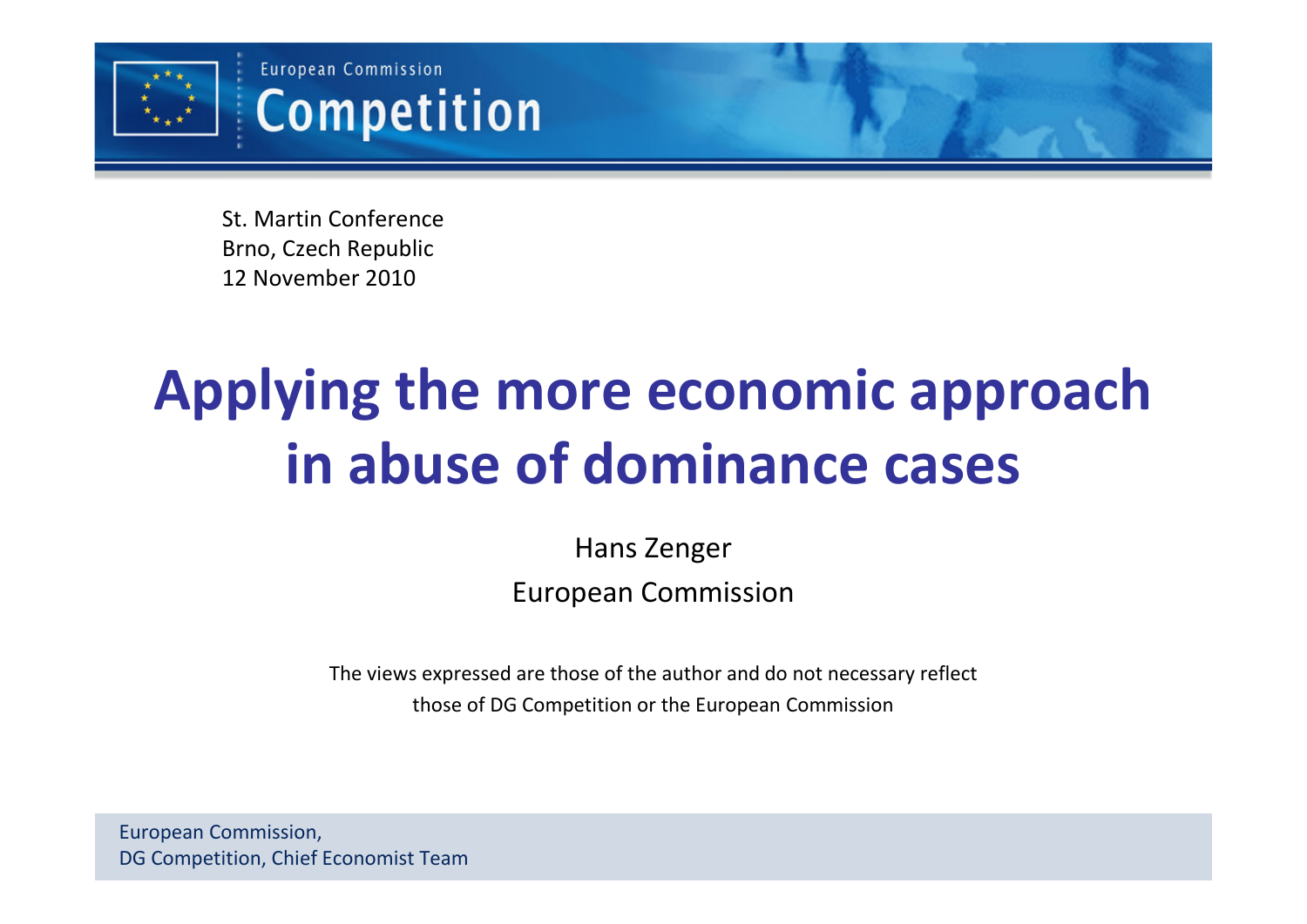

# Introduction

- Economics plays a central role in competition enforcement
- Economic analysis provides a framework to think about competitive interactions
- In EU merger control, economic analysis has long been a cornerstone to determine the competitive effects of concentrations
- Occasionally in the form of complex econometric studies to predict price effects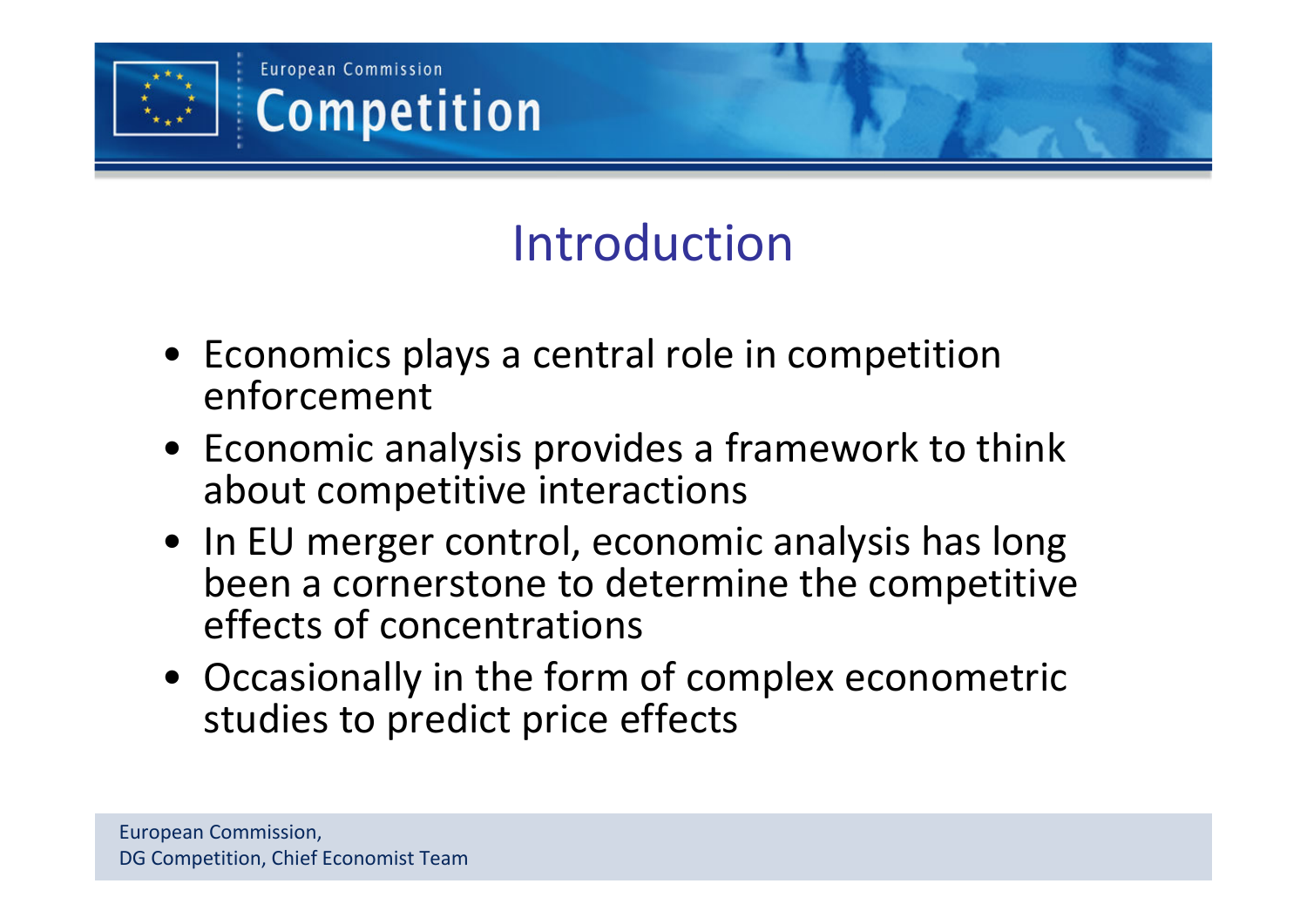

# Introduction

- More often simply through the use of basic economic concepts (elasticities, substitutability etc.) in the investigation
- Abuse of dominance cases, however, have traditionally been much more focussed on formbased assessment and per se rules
- Particulary in tying (e.g. Hilti), exclusive dealing (e.g. Hoffmann-La Roche) and rebates (e.g. BA/Virgin)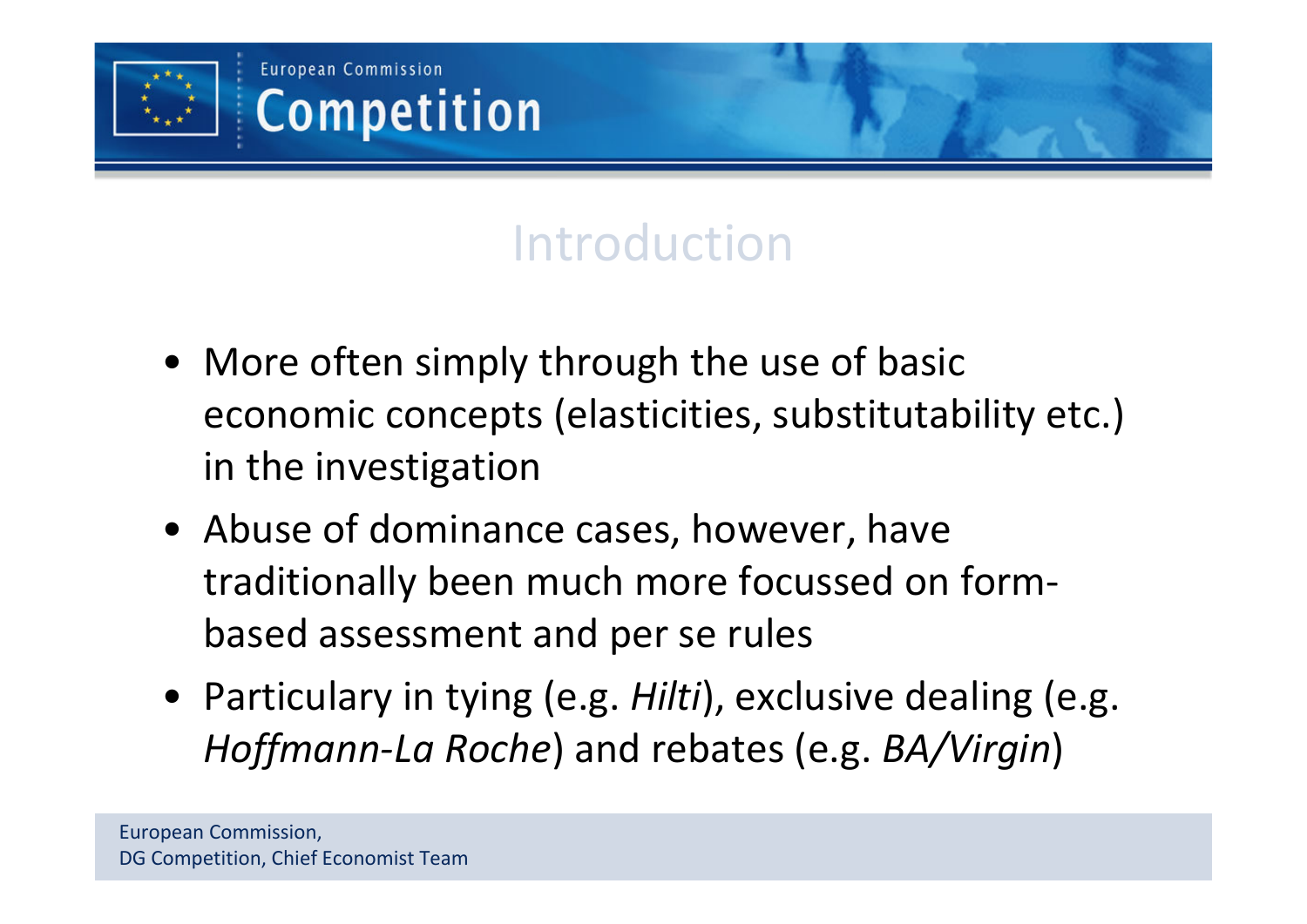

# Introduction

- Somewhat less in refusal to supply (e.g. Bronner), exploitative pricing (e.g. Port of Helsingborg) and predation (e.g. AKZO)
- Paradigm change visible with Guidance Paper
- This presentation will try to illustrate why and how economics can be usefully integrated in the analysis of abuse of dominance cases
- Examples from tying, exclusive dealing and rebates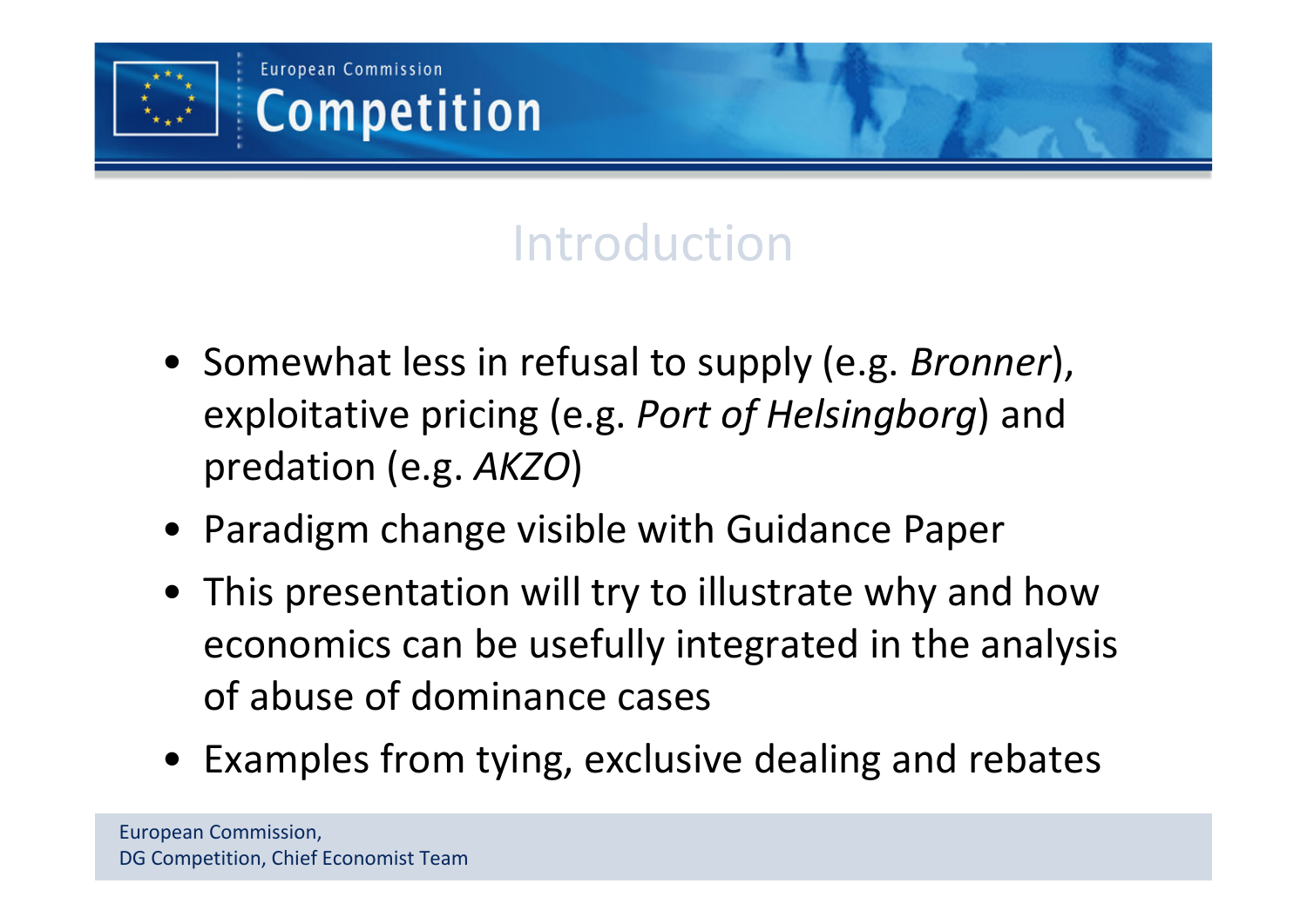

# The need for a theory of harm

- Traditionally the Court has considered tying, exclusive dealing and loyalty rebates as "recourse to methods different from those governing normal competition" (Michelin)
- The idea that these practices are "not normal", derives from the German ordoliberal tradition
- Unfortunate influence on European competition law
- These practices are pervasive in competitive markets, where monopolization cannot be the aim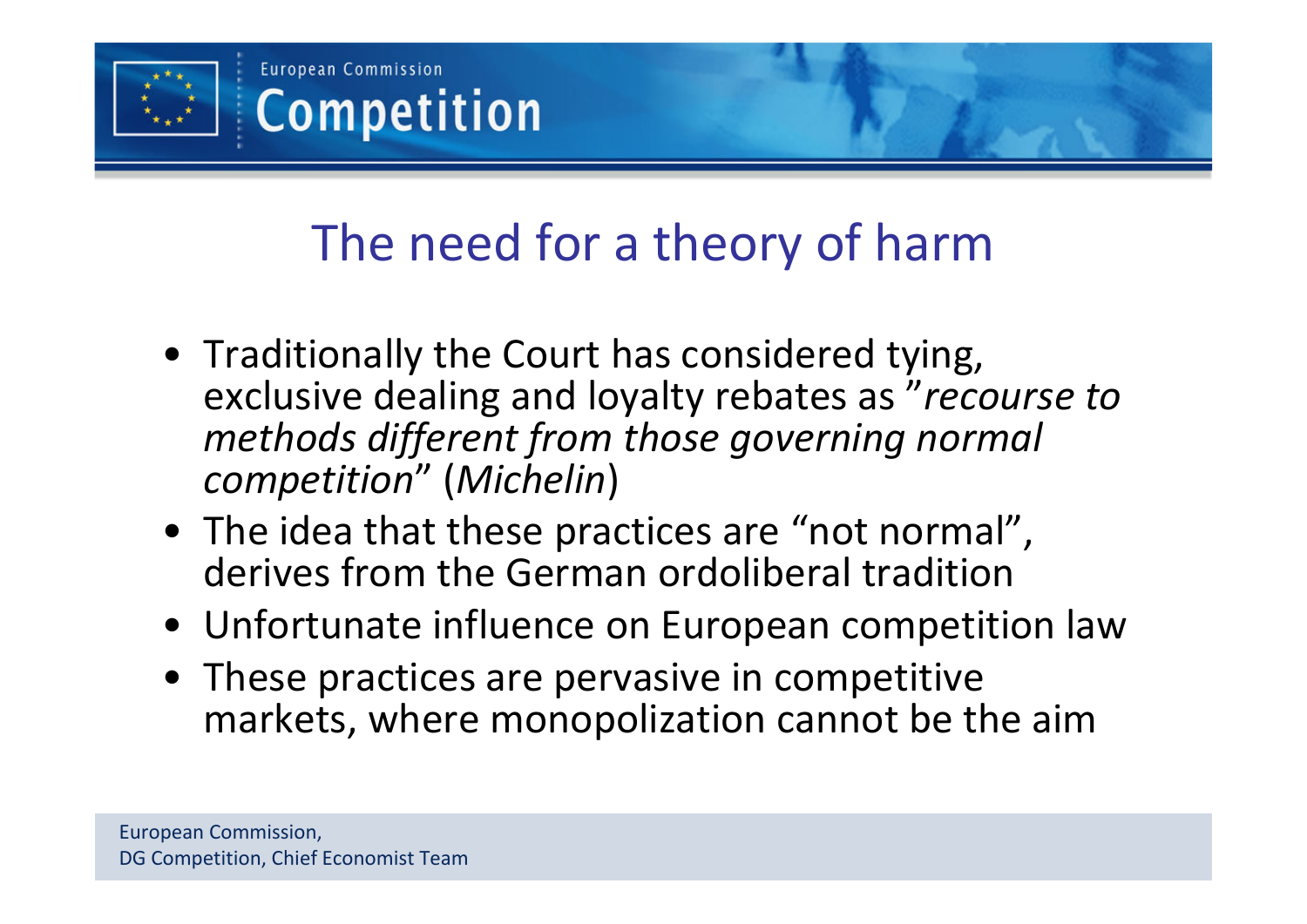

# The need for a theory of harm

- E.g. Verboven (2008): There tends to be more price discrimination in competitive markets
- And very often they are also efficient: "it appears that when manufacturers choose to impose such restraints, not only do they make themselves betteroff but they also typically allow consumers to benefit from higher quality products and better service provision" (Lafontaine and Slade, 2008)
- So there is no presumption of harm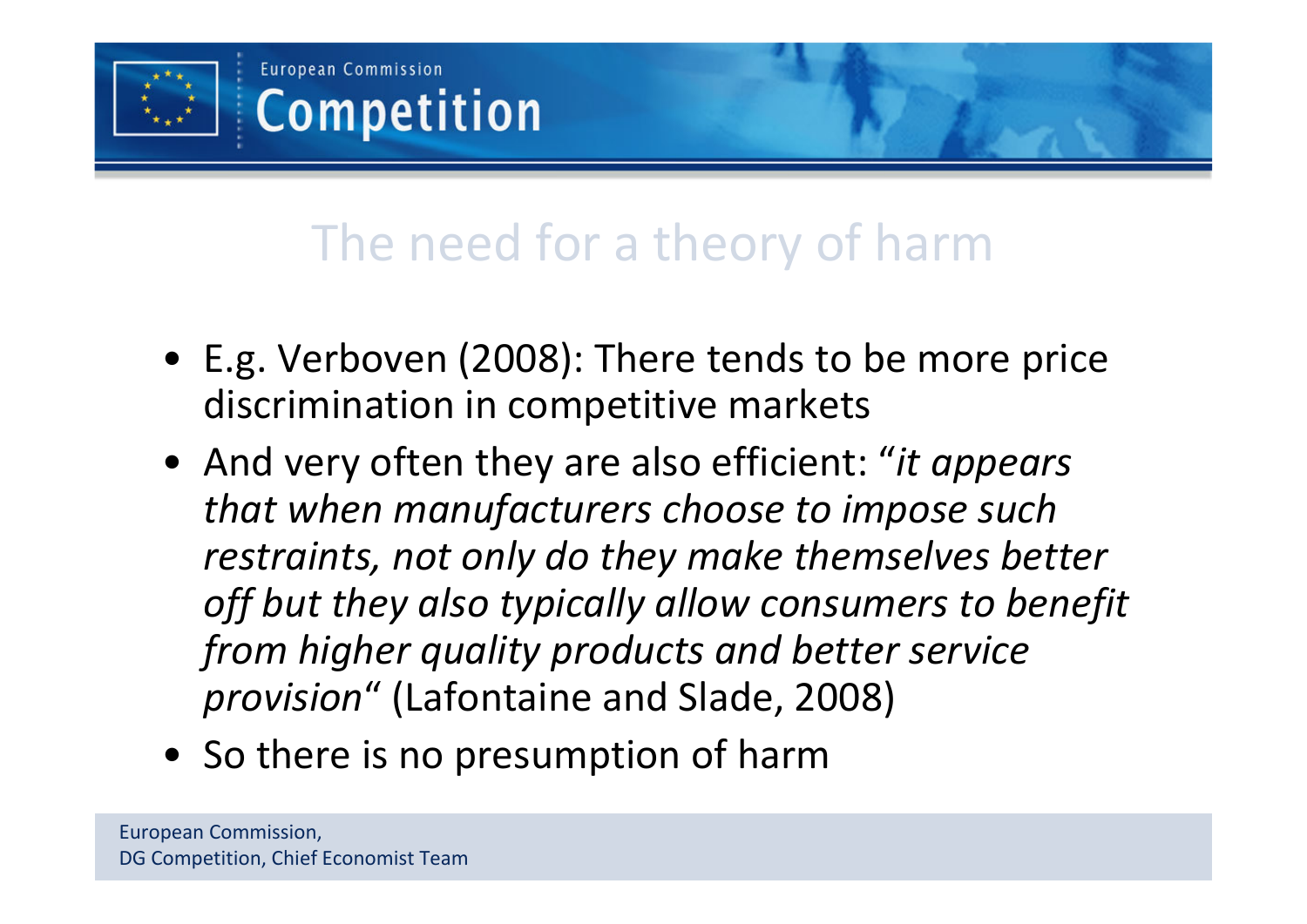

# The need for a theory of harm

- Hence, one should investigate the effect of a practice compared to an appropriate counterfactual, rather than look at the form of conduct only
- Proof of anticompetitive foreclosure starts with developing a cogent theory of harm
- This is more than noting foreclosure (which is a defining characteristic of tying, exclusive dealing etc.)
- Rather: incentive, ability and consumer harm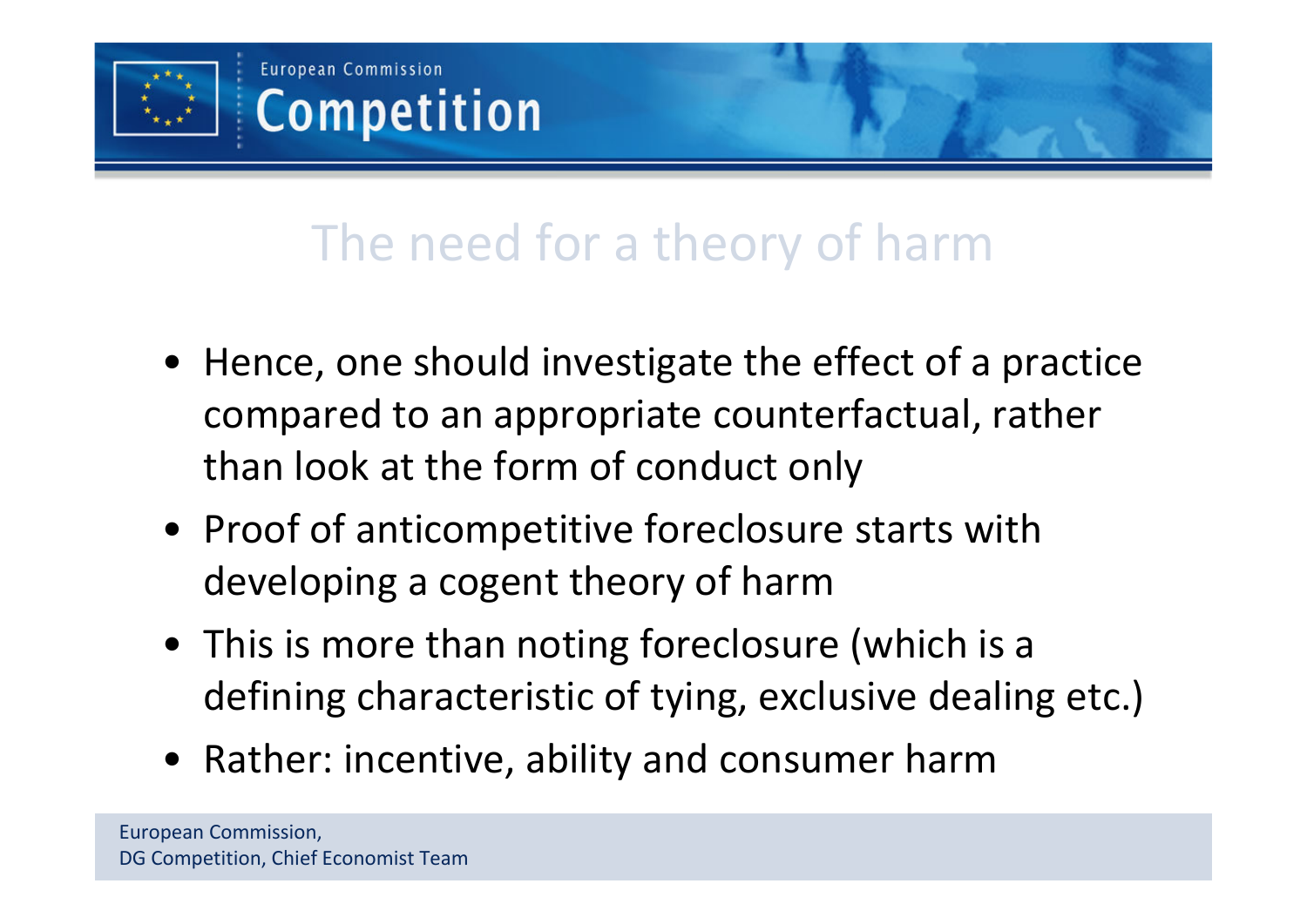

- Rebates allow aggressive pricing on marginal units while extracting rents on intramarginal units
- This generates pressure on all prices, so competition in rebates is typically fiercer (Marvel & Yang, 2008)
- Contrary to the ordoliberal belief, rebates are a natural element in the competitive process, even inthe complete absence of cost justifications
- If a rebate has no anticompetitive object or effect, there is also no reason for assessing an "objectivejustification" (in fact there may be none)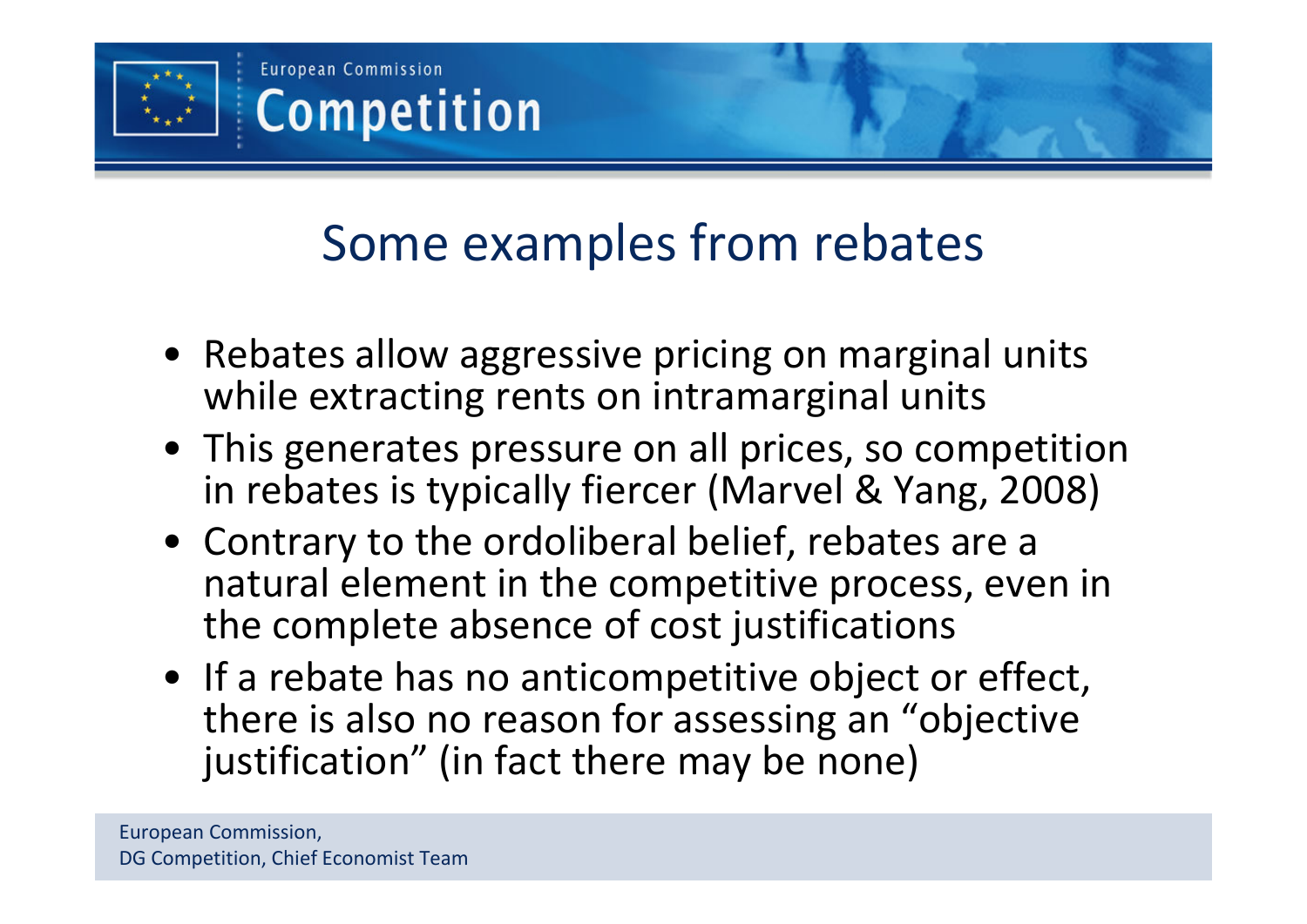

- How to go about an economic analysis here?
- Identify whether the rebate scheme could anticompetitively exclude efficient competitors
- Whether or not it does, depends on the characteristics of the market and on how the rebateis structured
- E.g., retroactive rebate may lead to foreclosure because for some range of quantities, prices can become negative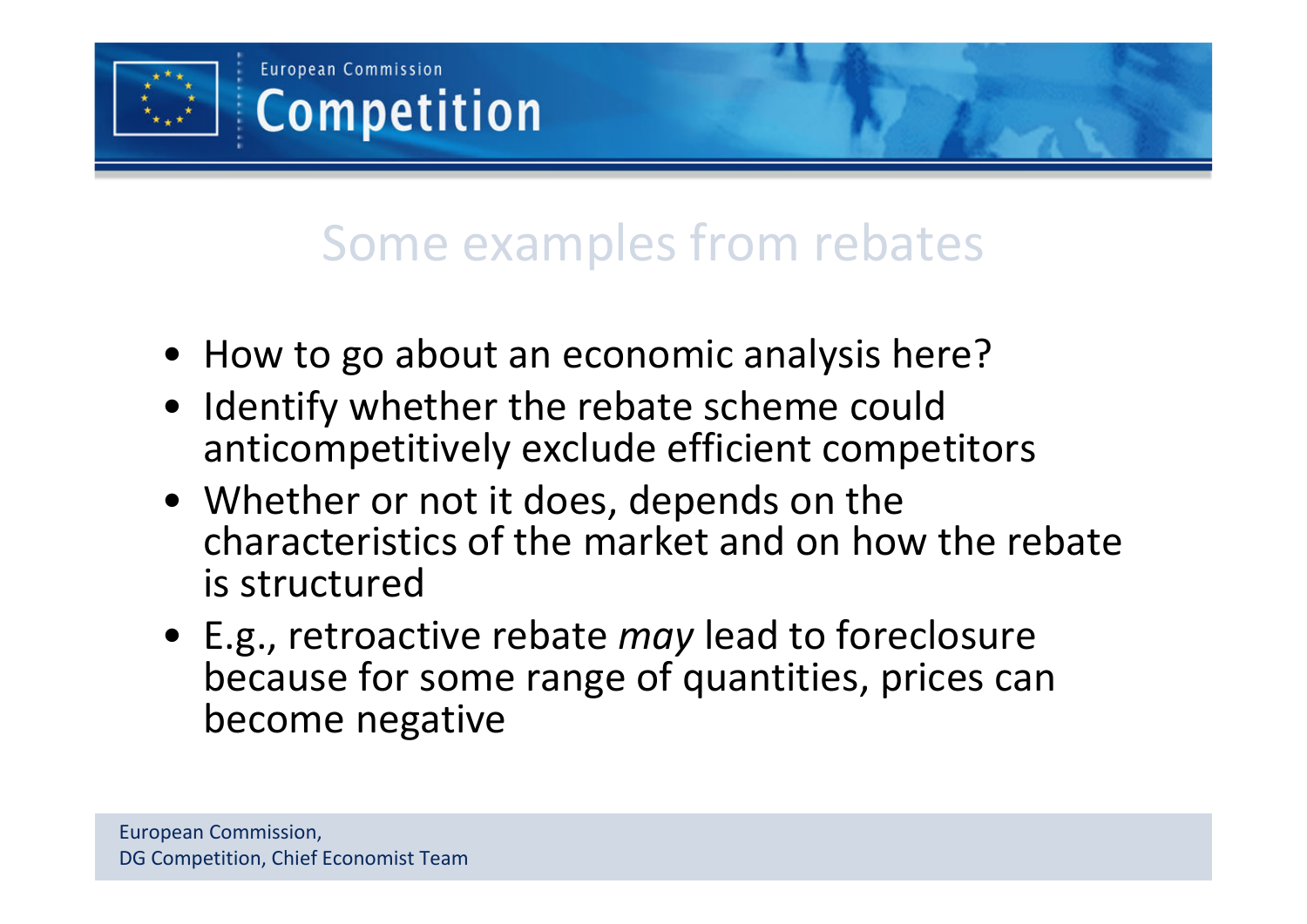



European Commission, DG Competition, Chief Economist Team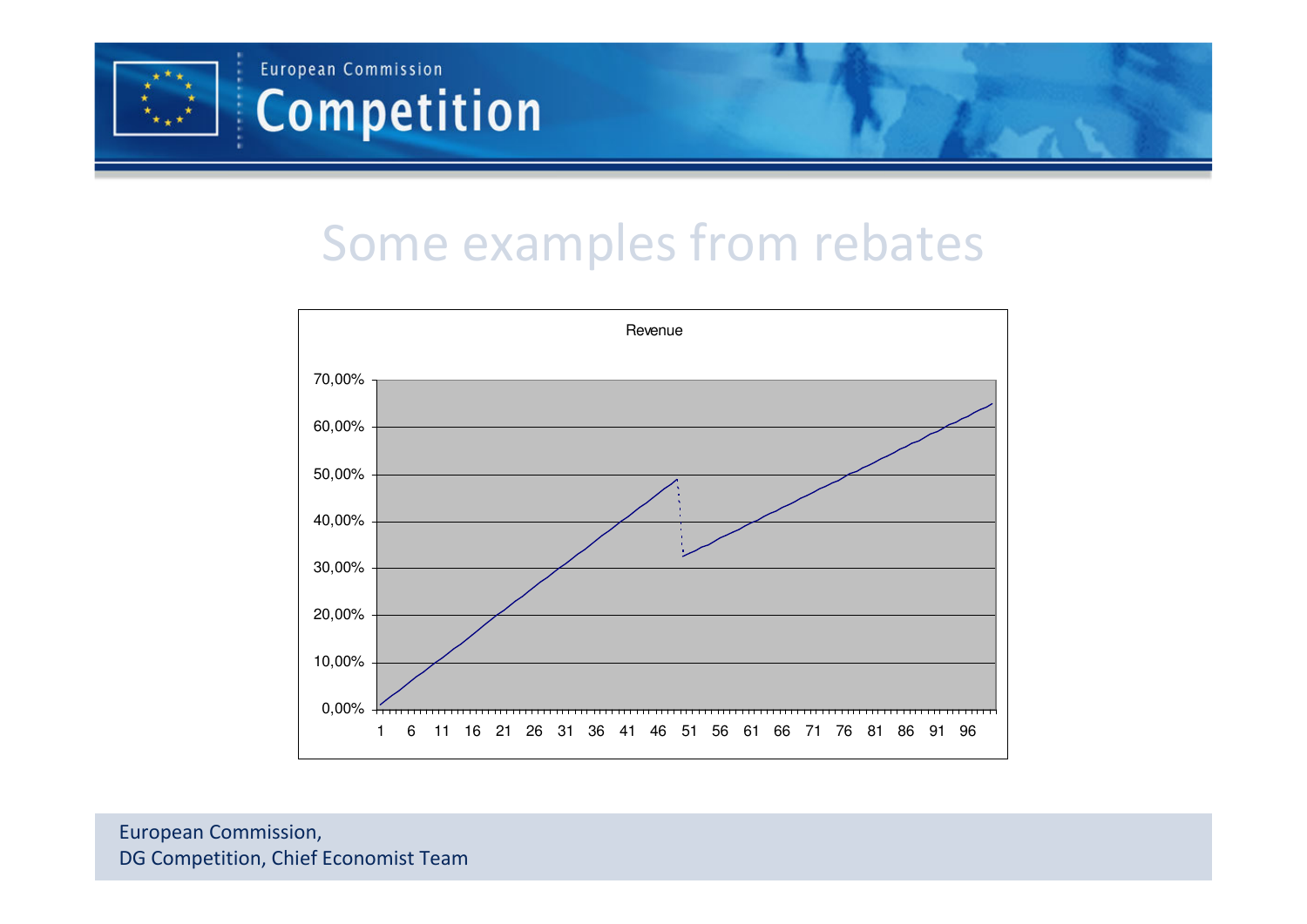

- Guidance paper: conduct as-efficient-competitor test for contestable share
- *Velux*: rebate with many incremental steps
- Albaek & Claici (2009): retroactive rebates with many steps approximate incremental rebates
- Such retroactive rebates pass the AECT unless the incremental price as such is predatory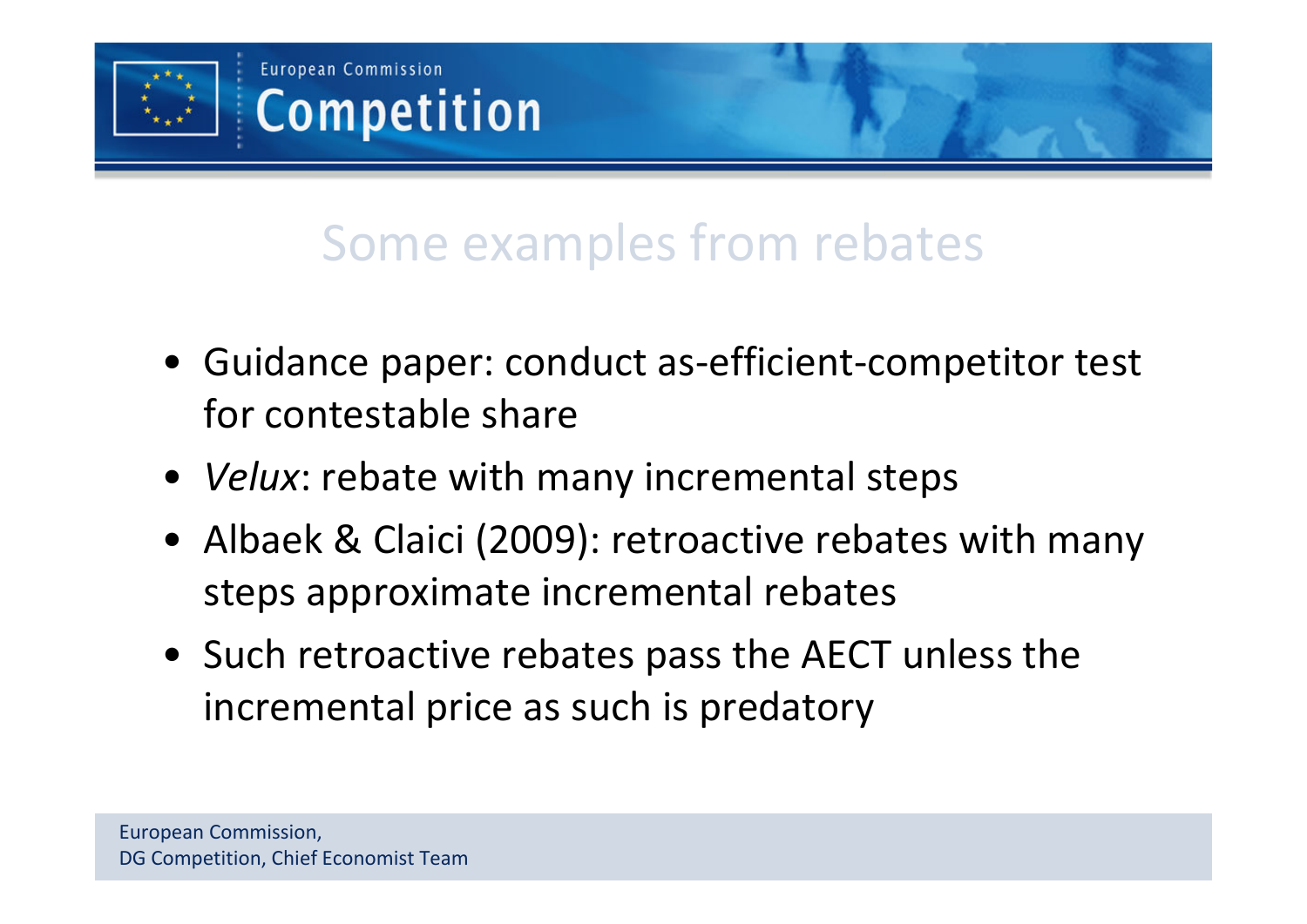



European Commission, DG Competition, Chief Economist Team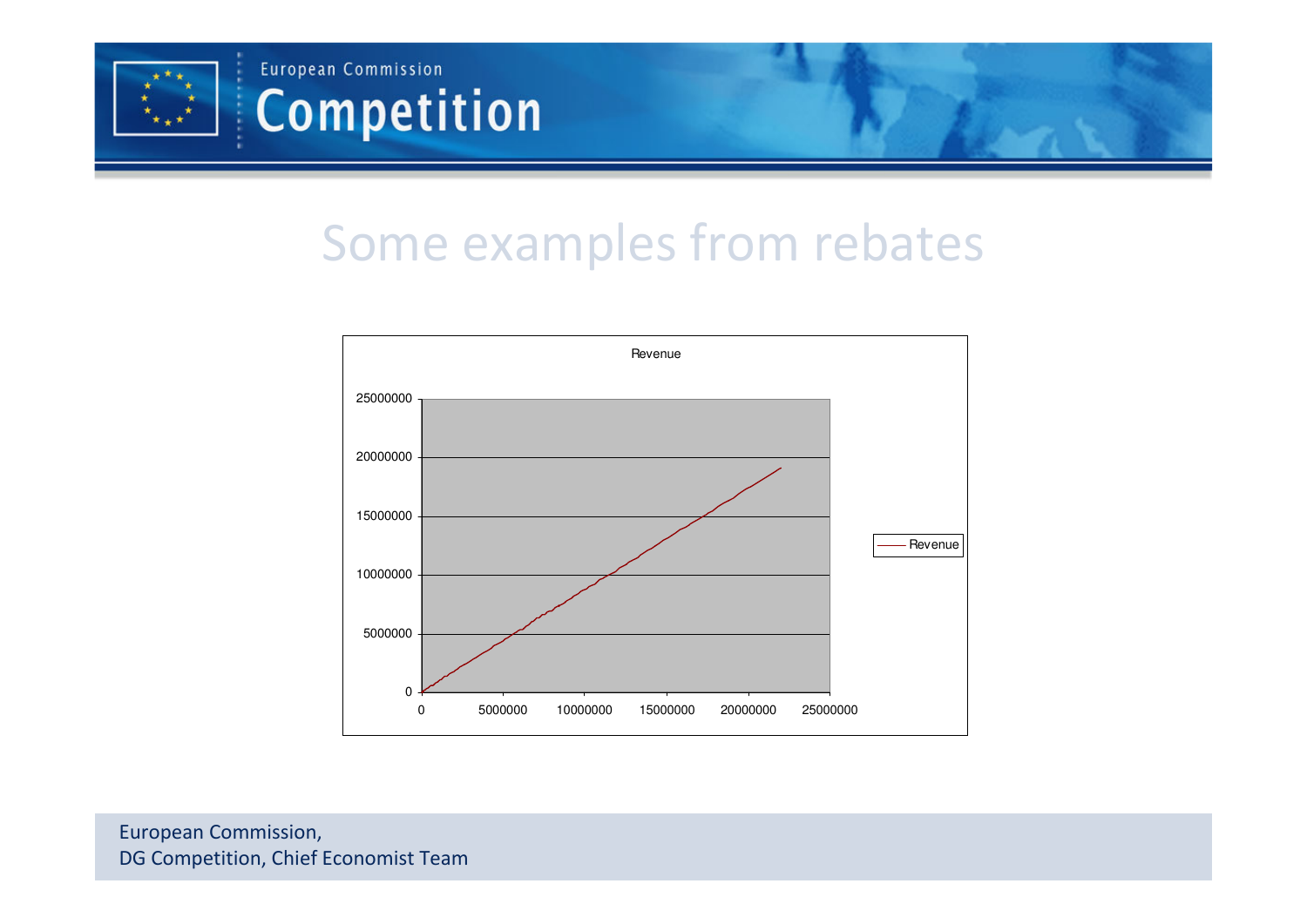

- CRV Holding B.V. (Netherlands): firm with 80% market share gives 2% retroactive rebate in return for exclusivity
- In terms of product portfolio, capacity and diversification, other suppliers were in a similar position as CRV and could compete for the entire demand of a customer
- Case cleared on appeal as the Court saw no anticompetitive foreclosure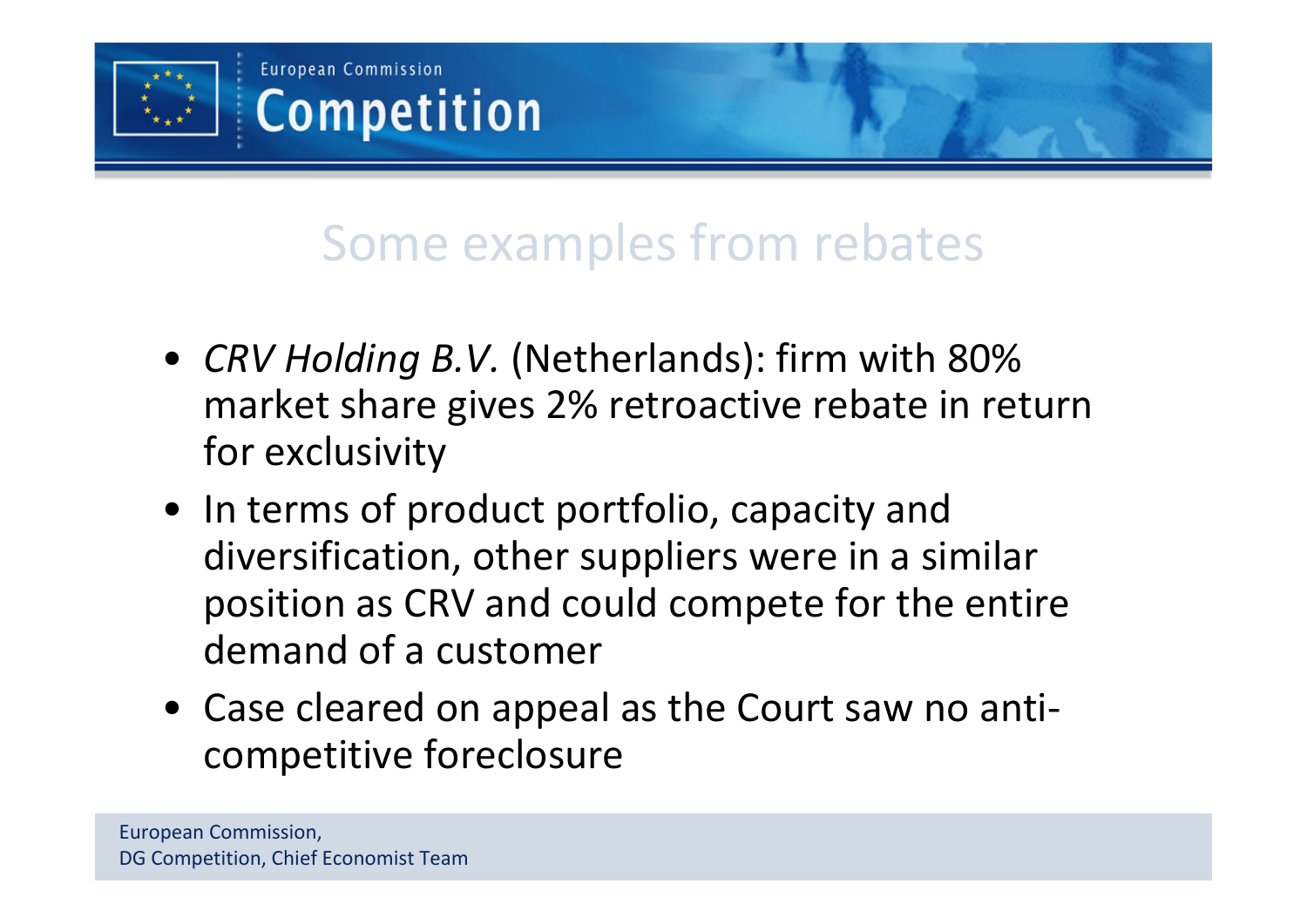

- Recent example where anticompetitive foreclosure was found: Intel
- Conditional rebates for (quasi-)exclusivity
- Much smaller part of the market contestable
- Intel's rebate schemes did not pass AECT (effective prices below AAC over the relevant range)
- Example: As AMD could not offer HP a compensating rebate, it offered one million x86 CPUs for free
- HP had to refuse (and took only small part)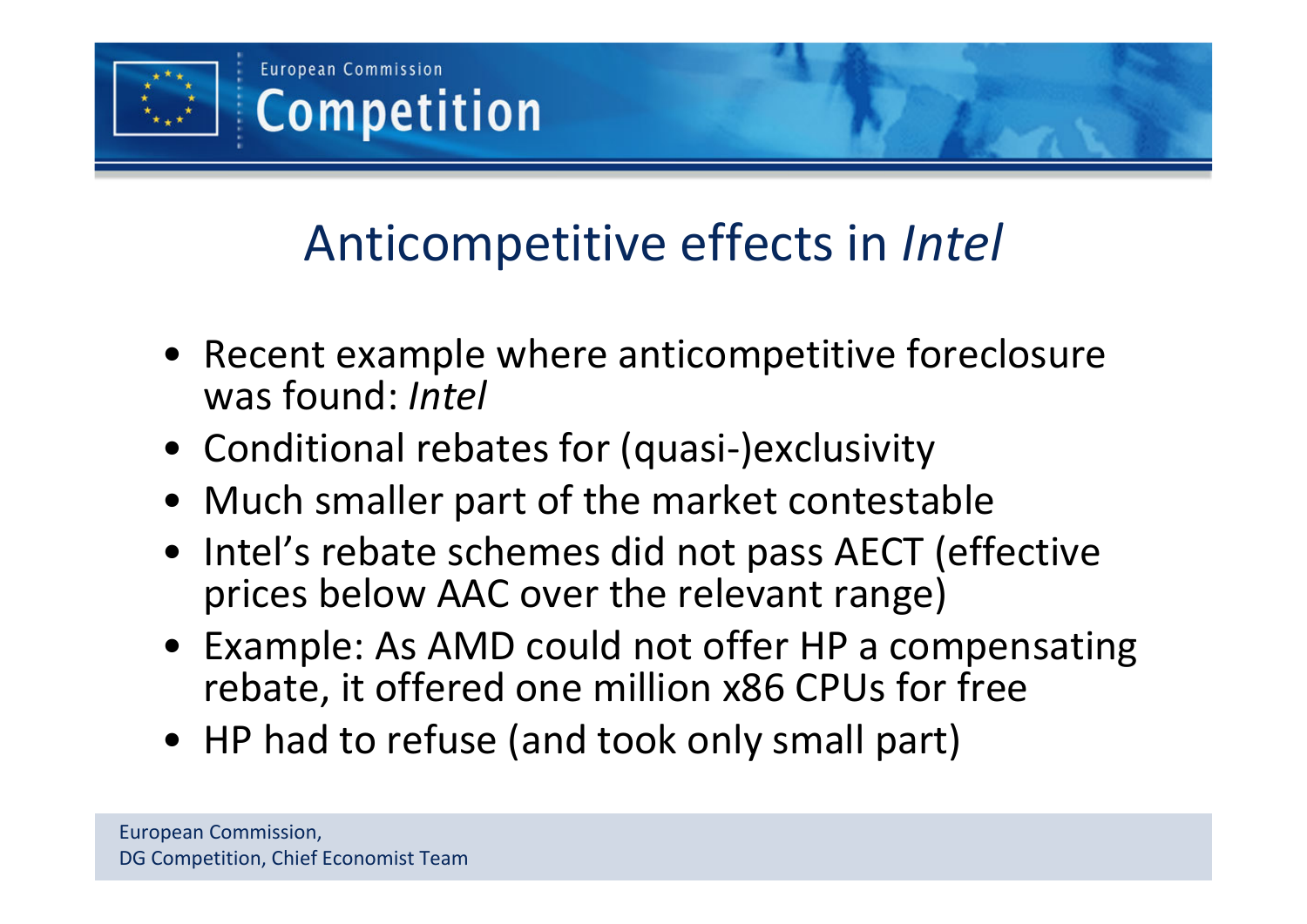

- From a theory perspective, insights from literatures on no-cost predation and leverage (Simpson & Wickelgren, 2007, Abito & Wright, 2008, Shaffer & Inderst, 2009, and Greenlee & Reitman 2006)
- If purchasers compete downstream, they care less about the *absolute* level of input cost, but more about *relative* level
- Dominant firm can "play off" OEMs against each other and "pick winners" by levying market power from non-contestable share into contestable share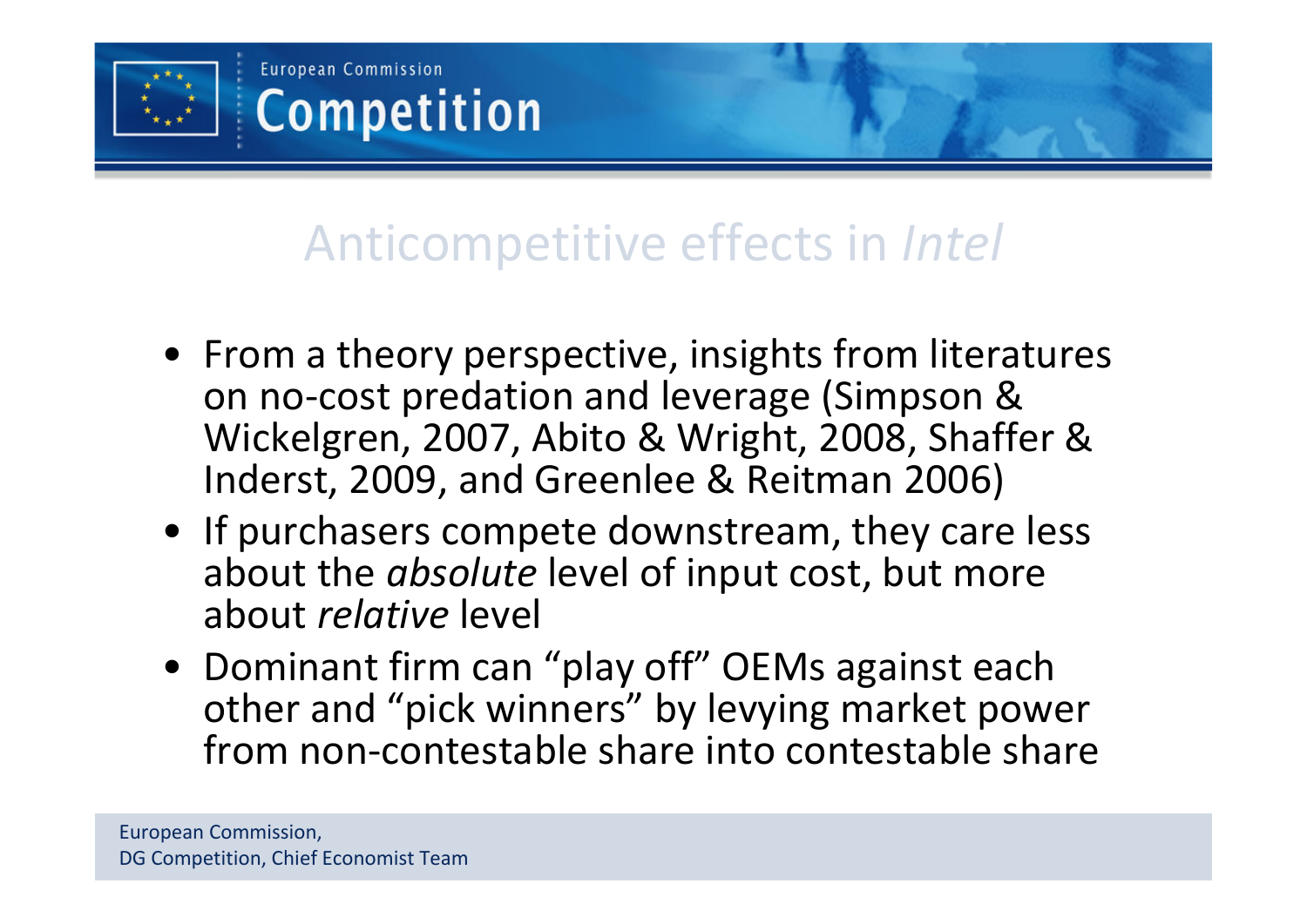

- E.g., to accept agreement with AMD, HP requested that "AMD will establish a fund of \$25M per quarter [...] for potential 'retaliatory' acts from Intel. Such acts may include unusual discounts that Intel may provide to an HP competitor targeted at impacting HPQ's PC business or the unusual loss of discounts or market development funds from Intel as a result of the execution of this agreement." (¶ 1393)
- This sort of playing off can allow exclusion or marginalization without sacrifice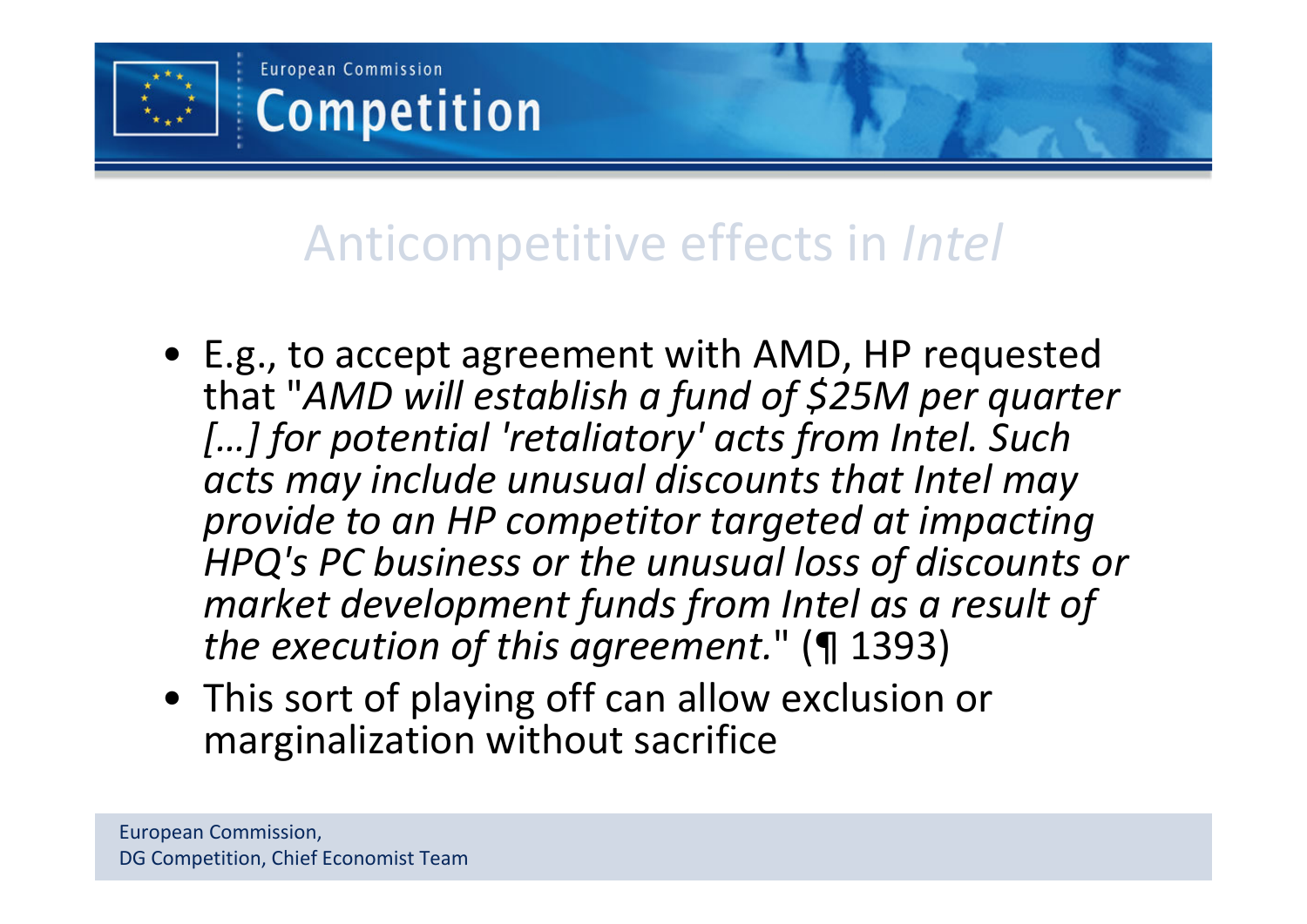

- Other factors:
	- –Intel is a must stock item (indispensable for OEMs)
	- – Important R&D and returns to scale, so foreclosure has strong effects and can raise rivals' cost
	- –CPUs make up significant portion of downstream cost
	- –Substantial part of market foreclosed
	- – Loopholes closed even through exclusive dealing downstream (retailers)
	- "Naked" restraints (bribes to delay AMD innovations)